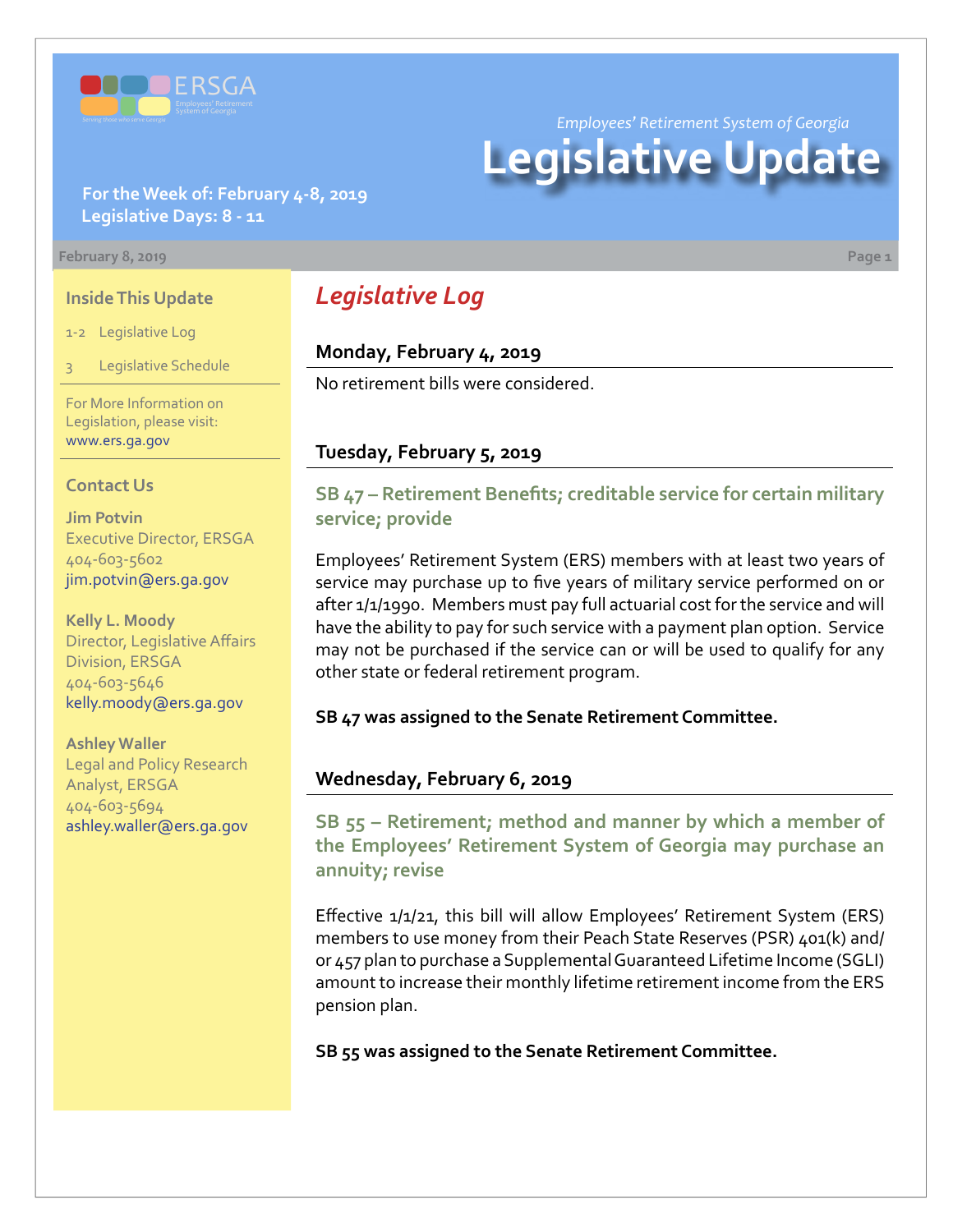# *Legislative Log (continued)*

**Thursday, February 7 - Friday, February 8, 2019**

No retirement bills were considered.